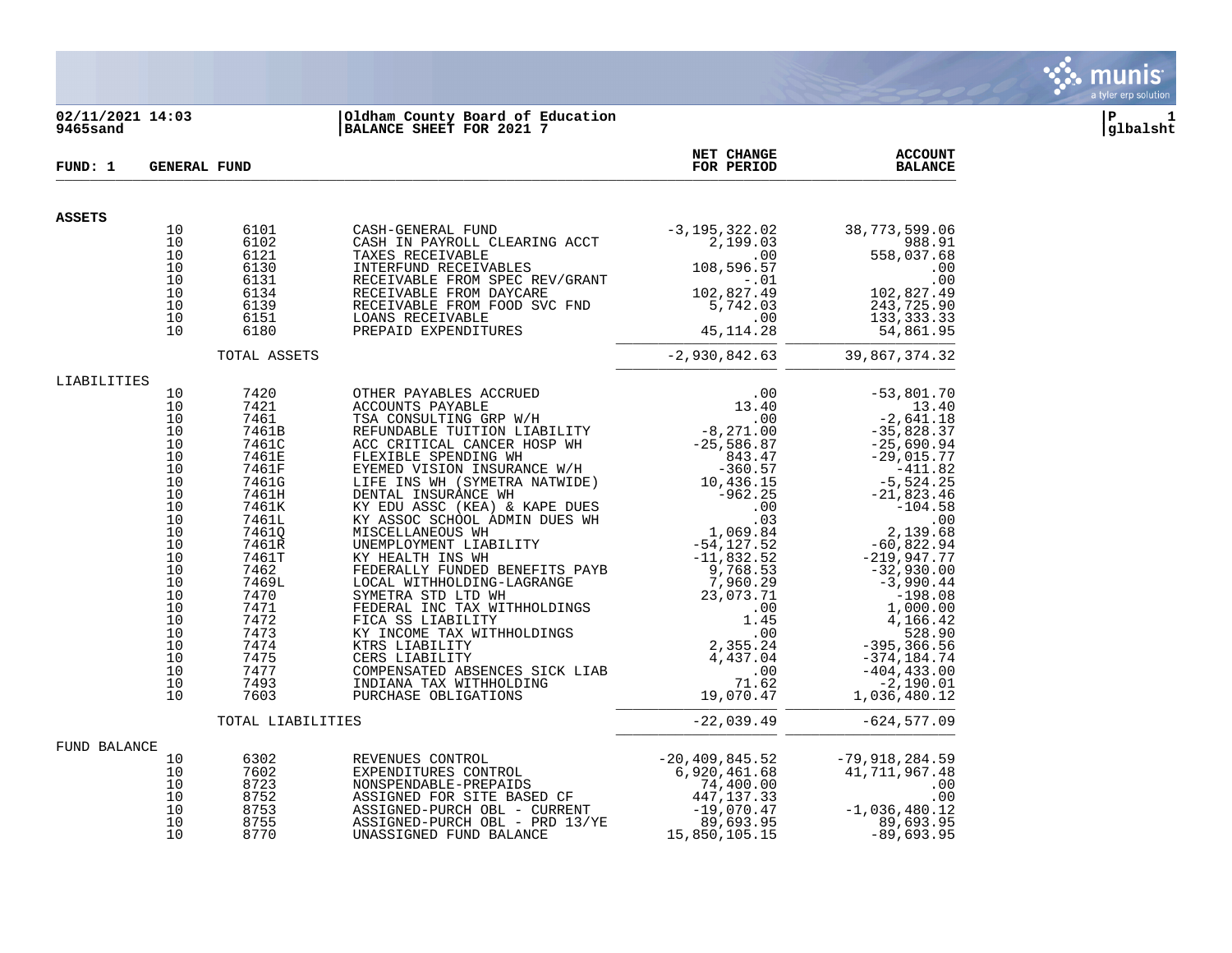

| 02/11/2021 14:03<br>9465sand |                                  | Oldham County Board of Education<br>BALANCE SHEET FOR 2021 7 |                                 |                           | $\overline{2}$<br> glbalsht |
|------------------------------|----------------------------------|--------------------------------------------------------------|---------------------------------|---------------------------|-----------------------------|
| FUND: 1                      | <b>GENERAL FUND</b>              |                                                              | <b>NET CHANGE</b><br>FOR PERIOD | ACCOUNT<br><b>BALANCE</b> |                             |
| <b>FUND BALANCE</b>          |                                  |                                                              |                                 |                           |                             |
|                              | TOTAL FUND BALANCE               |                                                              | 2,952,882.12                    | $-39, 242, 797.23$        |                             |
|                              | TOTAL LIABILITIES + FUND BALANCE |                                                              | 2,930,842.63                    | -39,867,374.32            |                             |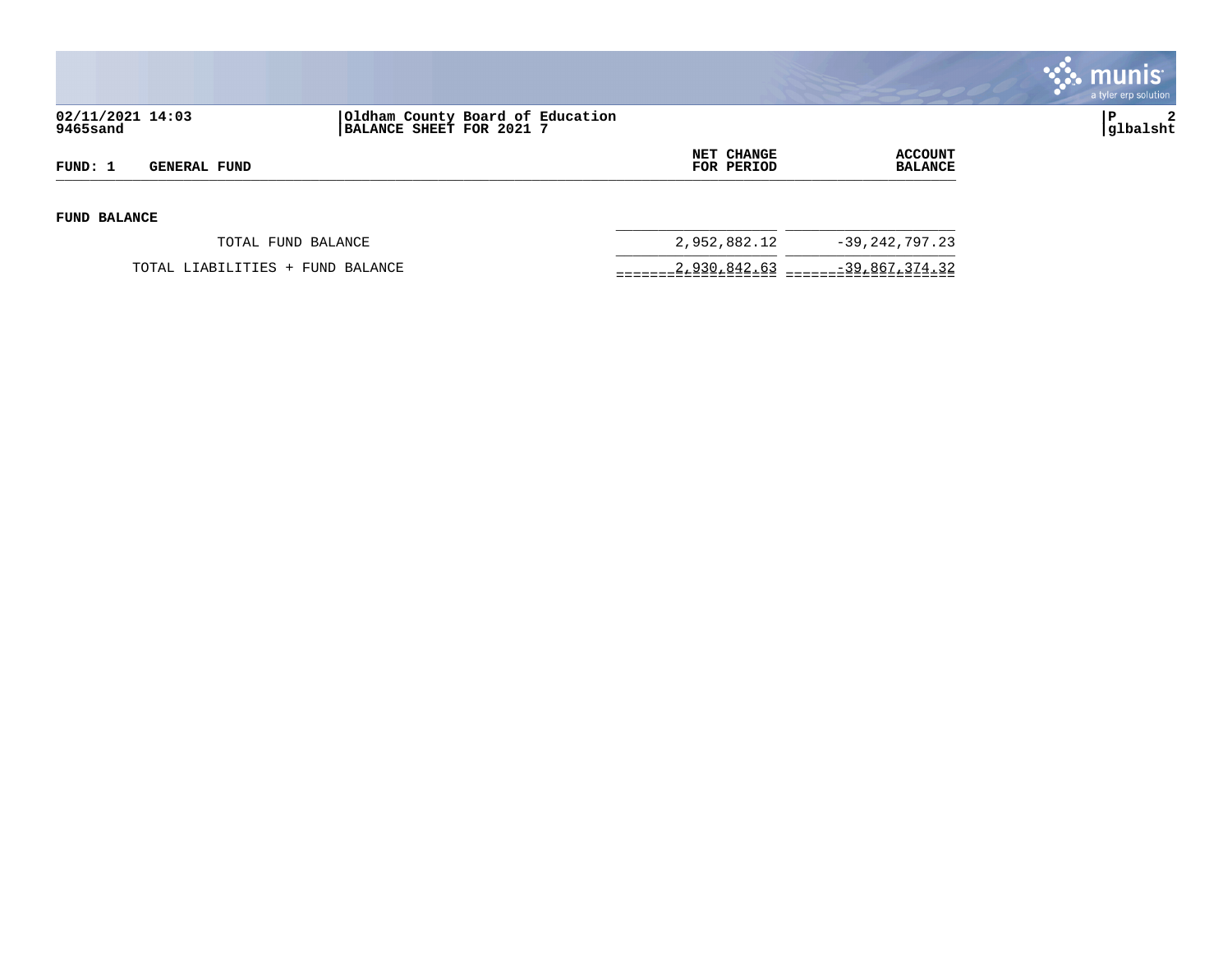

# **02/11/2021 14:03 |Oldham County Board of Education |P 3 9465sand |BALANCE SHEET FOR 2021 7 |glbalsht**

| FUND: 2       |                | SPECIAL REVENUE                  |                                                                                     | NET CHANGE<br>FOR PERIOD                    | <b>ACCOUNT</b><br><b>BALANCE</b>                 |
|---------------|----------------|----------------------------------|-------------------------------------------------------------------------------------|---------------------------------------------|--------------------------------------------------|
|               |                |                                  |                                                                                     |                                             |                                                  |
| <b>ASSETS</b> | 20<br>20<br>20 | 6101<br>6130<br>6150             | CASH-SPECIAL REVENUE/GRANTS<br>INTERFUND RECEIVABLES<br>OTHER RECEIVABLES           | 248,888.35<br>$-147, 715.12$<br>.00         | $-109, 400.91$<br>$-14, 420.00$<br>1,000.00      |
|               |                | TOTAL ASSETS                     |                                                                                     | 101, 173. 23                                | $-122,820.91$                                    |
| LIABILITIES   | 20<br>2.0      | 7481<br>7603                     | ADVANCES FROM GRANTORS/OTHERS<br>PURCHASE<br>OBLIGATIONS                            | .00<br>$-27, 447.19$                        | 1,000.00<br>230,044.75                           |
|               |                | TOTAL LIABILITIES                |                                                                                     | $-27,447.19$                                | 231,044.75                                       |
| FUND BALANCE  | 20<br>20<br>20 | 6302<br>7602<br>8753             | REVENUES CONTROL<br>EXPENDITURES CONTROL<br>ASSIGNED-PURCH OBL<br>CURRENT<br>$\sim$ | $-753.693.00$<br>652, 519.77<br>27, 447. 19 | $-5,404,069.76$<br>5,525,890.67<br>$-230,044.75$ |
|               |                | TOTAL FUND BALANCE               |                                                                                     | $-73, 726.04$                               | $-108, 223.84$                                   |
|               |                | TOTAL LIABILITIES + FUND BALANCE |                                                                                     | $-101, 173.23$                              | 122,820.91                                       |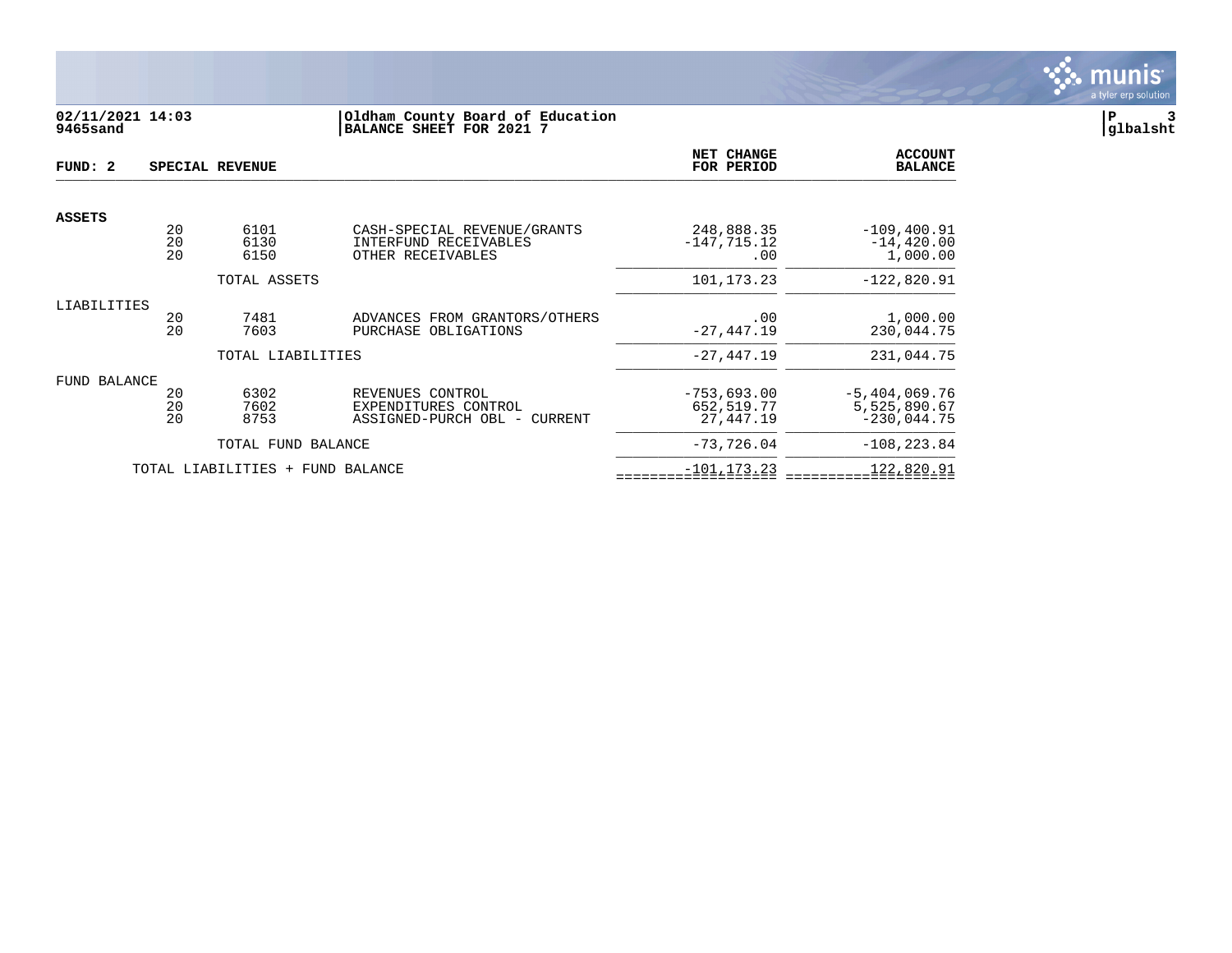

### **02/11/2021 14:03 |Oldham County Board of Education |P 4 9465sand |BALANCE SHEET FOR 2021 7 |glbalsht**

| FUND: 22            |                                  | DISTRICT ACTIVITY FUND 22                    |                                                                                                                                                                   | NET CHANGE<br>FOR PERIOD                                                         | <b>ACCOUNT</b><br><b>BALANCE</b>                                                                |
|---------------------|----------------------------------|----------------------------------------------|-------------------------------------------------------------------------------------------------------------------------------------------------------------------|----------------------------------------------------------------------------------|-------------------------------------------------------------------------------------------------|
| <b>ASSETS</b>       |                                  |                                              |                                                                                                                                                                   |                                                                                  |                                                                                                 |
|                     | 22<br>22                         | 6101<br>6130                                 | CASH-DISTRICT ACTIVITY<br>INTERFUND RECEIVABLES                                                                                                                   | $-83, 265.31$<br>24,698.56                                                       | 2,662,443.39<br>$.00 \,$                                                                        |
|                     |                                  | TOTAL ASSETS                                 |                                                                                                                                                                   | $-58, 566.75$                                                                    | 2,662,443.39                                                                                    |
| LIABILITIES         | 22                               | 7603                                         | PURCHASE OBLIGATIONS                                                                                                                                              | 80,136.48                                                                        | 284,905.39                                                                                      |
|                     |                                  | TOTAL LIABILITIES                            |                                                                                                                                                                   | 80,136.48                                                                        | 284,905.39                                                                                      |
| <b>FUND BALANCE</b> | 22<br>22<br>22<br>22<br>22<br>22 | 6302<br>7602<br>8737<br>8753<br>8755<br>8770 | REVENUES CONTROL<br>EXPENDITURES CONTROL<br>RESTRICTED - OTHER<br>ASSIGNED-PURCH OBL -<br>CURRENT<br>ASSIGNED-PURCH OBL -<br>PRD 13/YE<br>UNASSIGNED FUND BALANCE | $-73, 281.94$<br>131,848.69<br>.00<br>$-80, 136.48$<br>12,097.00<br>$-12,097.00$ | $-3,690,310.44$<br>1,237,549.46<br>$-214,659.32$<br>$-284,905.39$<br>29,170.91<br>$-24, 194.00$ |
|                     |                                  | TOTAL FUND BALANCE                           |                                                                                                                                                                   | $-21,569.73$                                                                     | $-2,947,348.78$                                                                                 |
|                     |                                  | TOTAL LIABILITIES<br>$+$                     | FUND BALANCE                                                                                                                                                      | 58,566.75                                                                        | $-2,662,443.39$                                                                                 |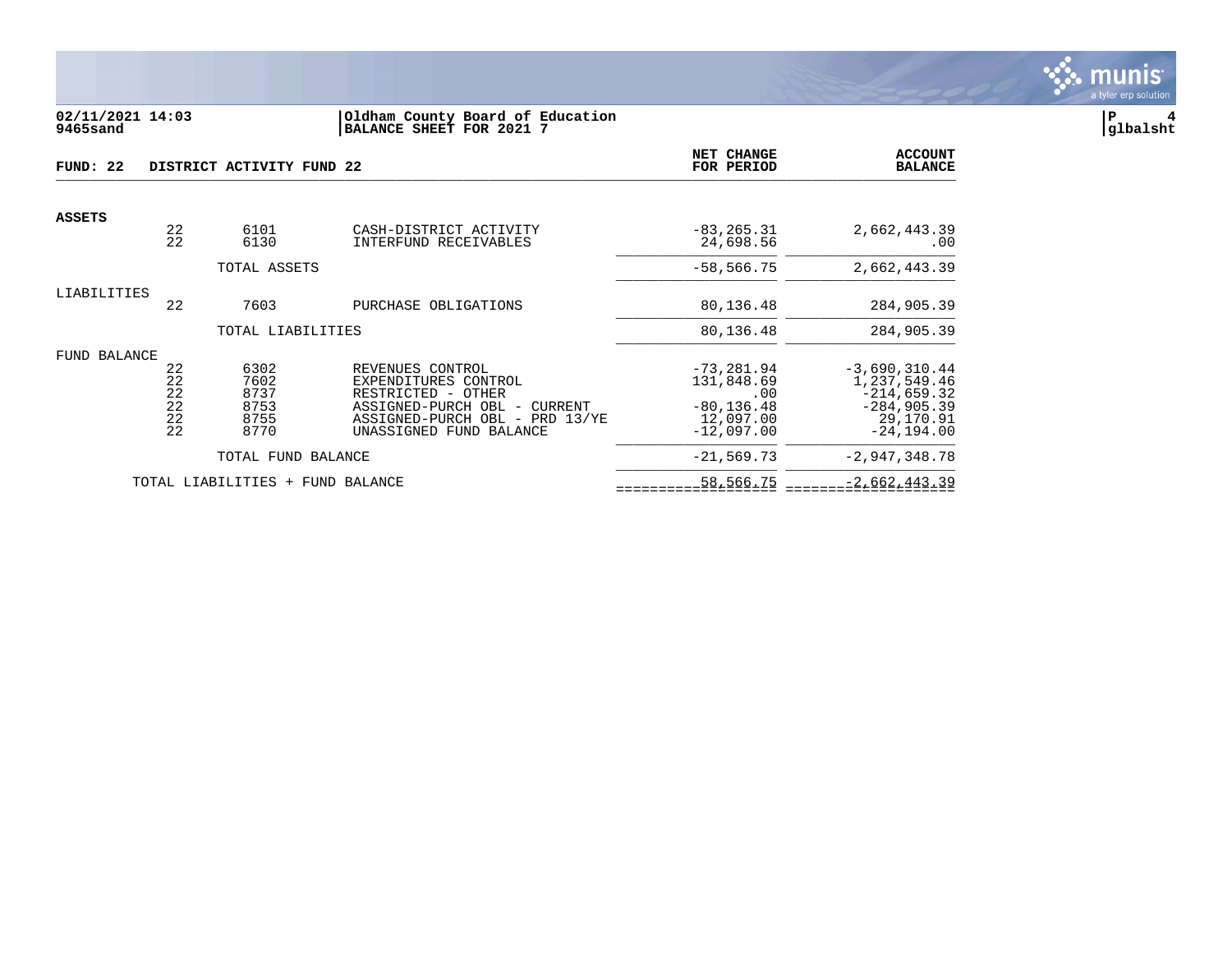

### **02/11/2021 14:03 |Oldham County Board of Education |P 5 9465sand |BALANCE SHEET FOR 2021 7 |glbalsht**

| FUND: 25      |          | SCHOOL ACTIVITY FUND 25          |                                          | NET CHANGE<br>FOR PERIOD     | <b>ACCOUNT</b><br><b>BALANCE</b> |
|---------------|----------|----------------------------------|------------------------------------------|------------------------------|----------------------------------|
| <b>ASSETS</b> | 25<br>25 | 6101<br>6153                     | CASH-GENERAL FUND<br>ACCOUNTS RECEIVABLE | .00<br>.00                   | 944,660.52<br>43,704.05          |
|               |          | TOTAL ASSETS                     |                                          | .00                          | 988, 364.57                      |
| LIABILITIES   | 25       | 7420                             | OTHER PAYABLES ACCRUED                   | .00                          | $-33,845.16$                     |
|               |          | TOTAL LIABILITIES                |                                          | .00                          | $-33,845.16$                     |
| FUND BALANCE  |          |                                  |                                          |                              |                                  |
|               | 25<br>25 | 6302<br>8737                     | REVENUES CONTROL<br>RESTRICTED OTHER     | $-954, 519.19$<br>954,519.19 | $-954, 519.19$<br>$-.22$         |
|               |          | TOTAL FUND BALANCE               |                                          | .00                          | $-954, 519.41$                   |
|               |          | TOTAL LIABILITIES + FUND BALANCE |                                          | .00                          | $-988, 364.57$                   |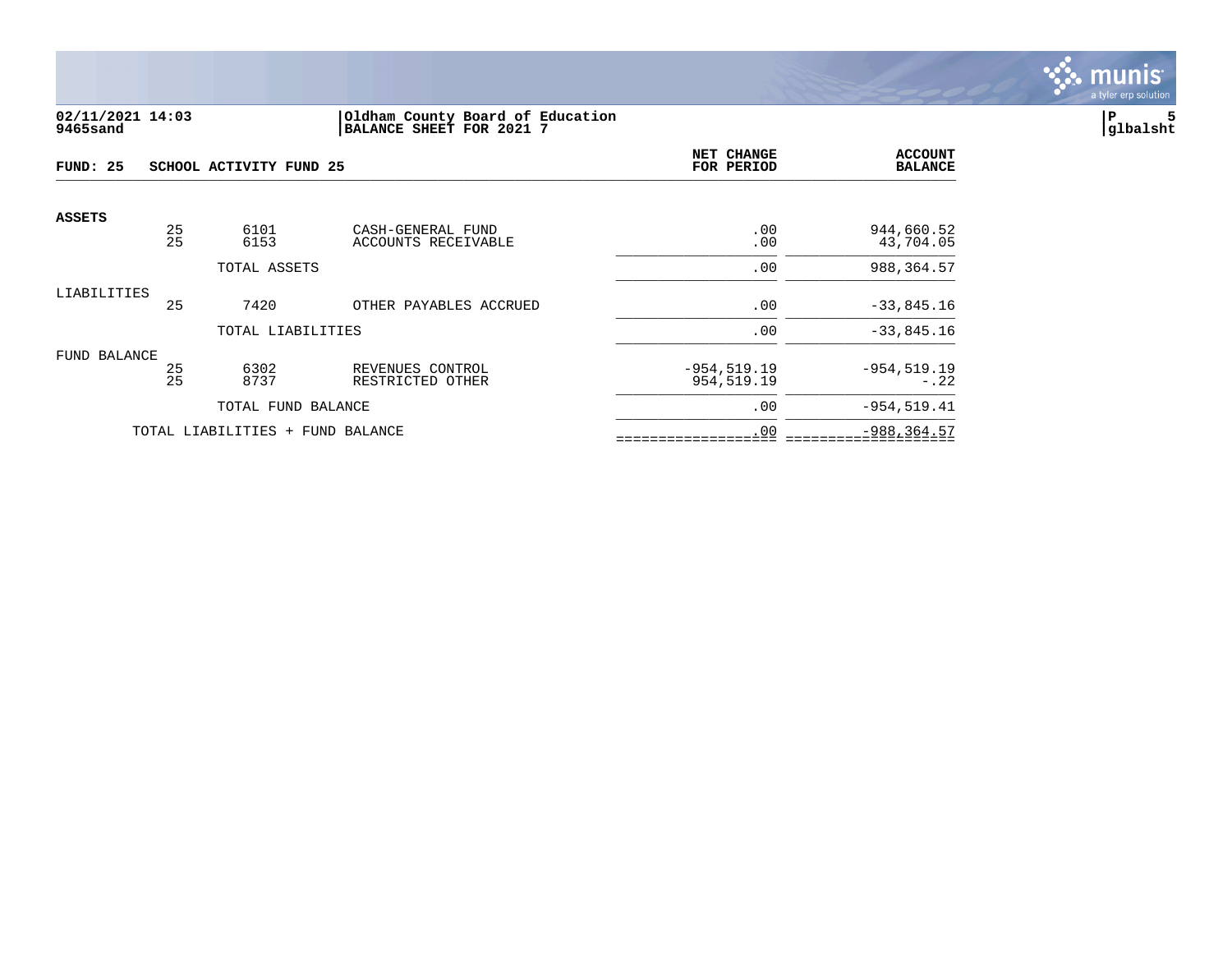

# **02/11/2021 14:03 |Oldham County Board of Education |P 6 9465sand |BALANCE SHEET FOR 2021 7 |glbalsht**

| <b>FUND: 310</b>                 |                | CAPITAL OUTLAY FUND  | NET CHANGE<br>FOR PERIOD                                                 | <b>ACCOUNT</b><br><b>BALANCE</b>          |                                                        |
|----------------------------------|----------------|----------------------|--------------------------------------------------------------------------|-------------------------------------------|--------------------------------------------------------|
| <b>ASSETS</b>                    | 31             | 6101                 | CASH IN BANK-CAPITAL OUTLAY                                              | .00                                       | 4,123,778.00                                           |
|                                  |                | TOTAL ASSETS         |                                                                          | .00                                       | 4,123,778.00                                           |
| FUND BALANCE                     | 31<br>31<br>31 | 6302<br>8737<br>8738 | REVENUES CONTROL<br>RESTRICTED - OTHER<br>RESTRICTED SFCC ESCROW CURRENT | $-5,447,149.89$<br>5, 447, 149, 89<br>.00 | $-6,028,170.89$<br>4, 248, 715.89<br>$-2, 344, 323.00$ |
| TOTAL FUND BALANCE               |                |                      |                                                                          | .00                                       | $-4, 123, 778.00$                                      |
| TOTAL LIABILITIES + FUND BALANCE |                |                      | .00                                                                      | $-4, 123, 778.00$                         |                                                        |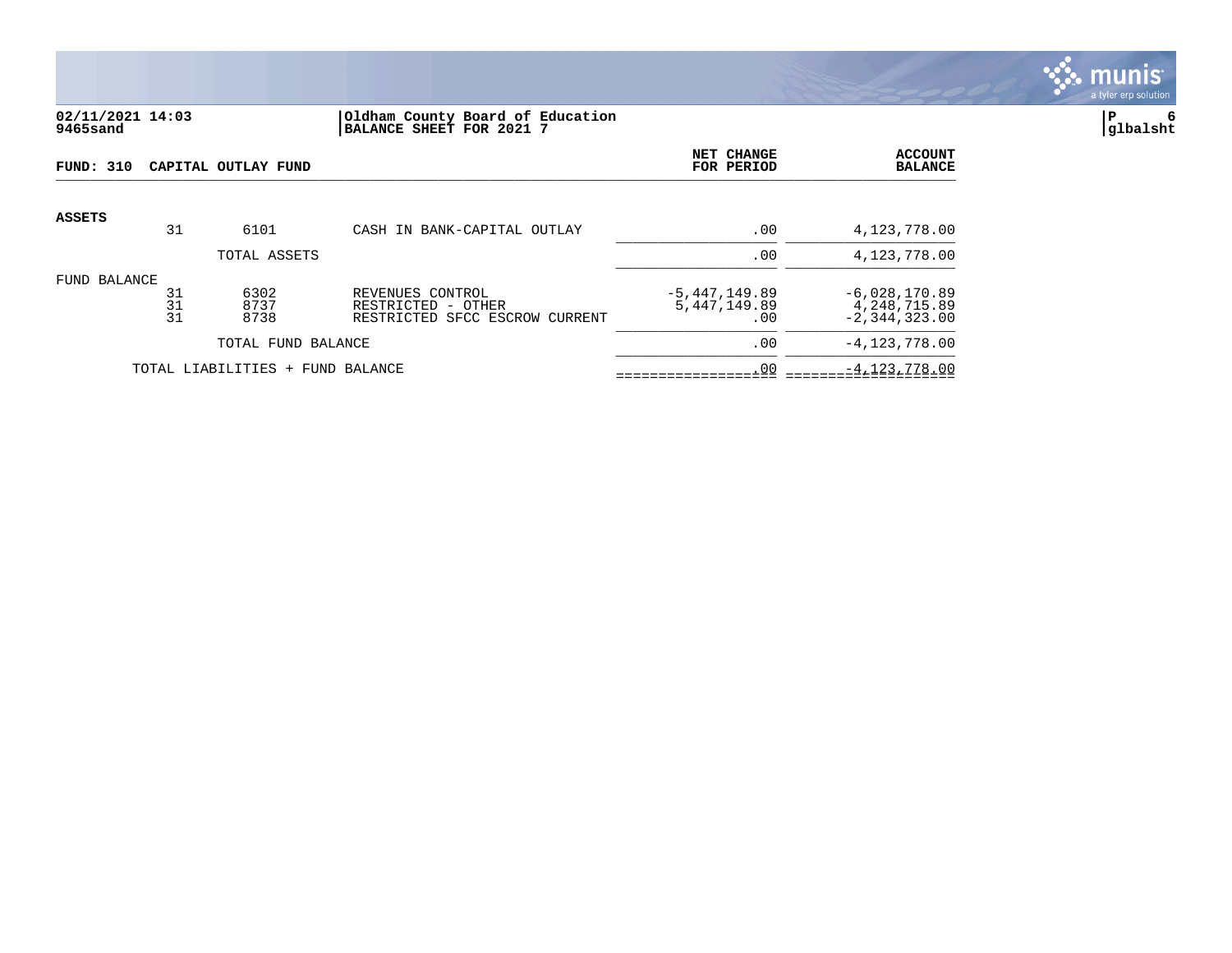

### **02/11/2021 14:03 |Oldham County Board of Education |P 7 9465sand |BALANCE SHEET FOR 2021 7 |glbalsht**

| FUND: 320 |                                             | BLDING FUND (5CNT LEVY-DT SVC)               | NET CHANGE<br>FOR PERIOD                                                                                                                                          | <b>ACCOUNT</b><br><b>BALANCE</b>                                     |                                                                                                    |
|-----------|---------------------------------------------|----------------------------------------------|-------------------------------------------------------------------------------------------------------------------------------------------------------------------|----------------------------------------------------------------------|----------------------------------------------------------------------------------------------------|
| ASSETS    | 32                                          | 6101                                         | CASH-SPECIAL VOTED BLDG FUND                                                                                                                                      | 1,196,099.04                                                         | 15,227,073.72                                                                                      |
|           |                                             | TOTAL ASSETS                                 |                                                                                                                                                                   | 1,196,099.04                                                         | 15, 227, 073. 72                                                                                   |
| FUND      | BALANCE<br>32<br>32<br>32<br>32<br>32<br>32 | 6302<br>7602<br>8734<br>8735<br>8737<br>8738 | REVENUES CONTROL<br>EXPENDITURES CONTROL<br>RESTRICTED-SFCC ESCROW-PRIOR<br>RESTRICTED-FUTURE CONSTR BG-1<br>RESTRICTED - OTHER<br>RESTRICTED SFCC ESCROW CURRENT | $-13,480,232.85$<br>204,003.73<br>.00<br>.00<br>12,080,130.08<br>.00 | $-29,508,445.50$<br>7,014,056.67<br>1,633,506.89<br>212,958.58<br>12,080,130.08<br>$-6,659,280.44$ |
|           |                                             | TOTAL FUND BALANCE                           |                                                                                                                                                                   | $-1, 196, 099.04$                                                    | $-15,227,073.72$                                                                                   |
|           |                                             | TOTAL LIABILITIES + FUND BALANCE             |                                                                                                                                                                   | $-1, 196, 099.04$                                                    | $-15,227,073.72$                                                                                   |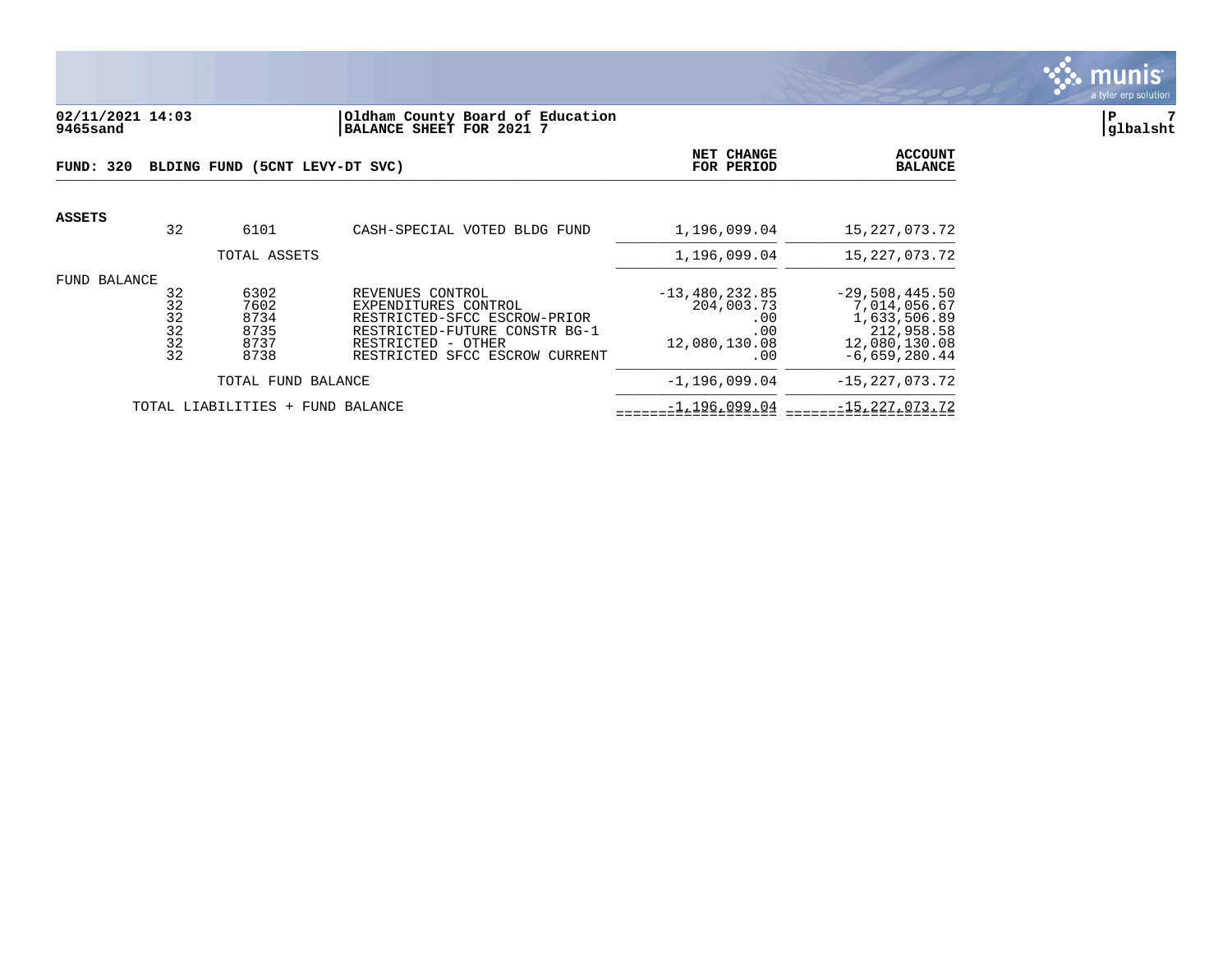

## **02/11/2021 14:03 |Oldham County Board of Education |P 8 9465sand |BALANCE SHEET FOR 2021 7 |glbalsht**

| <b>FUND: 360</b> |                                  | <b>CONSTRUCTION FUND</b>                     | NET CHANGE<br>FOR PERIOD                                                                                                                                                | <b>ACCOUNT</b><br><b>BALANCE</b>                                     |                                                                                 |
|------------------|----------------------------------|----------------------------------------------|-------------------------------------------------------------------------------------------------------------------------------------------------------------------------|----------------------------------------------------------------------|---------------------------------------------------------------------------------|
| <b>ASSETS</b>    |                                  |                                              |                                                                                                                                                                         |                                                                      |                                                                                 |
|                  | 36<br>36<br>36<br>36<br>36       | 6101<br>6101J<br>6101M<br>6101N<br>6101P     | CASH IN BANK-CONSTRUCTION FUND<br>CASH-OCMS RENOV FY13<br>CASH - SOMS RENOVATION<br>CASH-NEXT GEN H.S.<br>CASH - CAMDEN ES RENOVATION                                   | $-531, 148.81$<br>.00<br>.00<br>.00<br>4,309.15                      | 274,434.82<br>98,944.08<br>734,122.90<br>1, 117, 649.56<br>1,589,764.88         |
|                  |                                  | TOTAL ASSETS                                 |                                                                                                                                                                         | $-526,839.66$                                                        | 3,814,916.24                                                                    |
| LIABILITIES      | 36<br>36                         | 7420<br>7603                                 | OTHER PAYABLES ACCRUED<br>PURCHASE OBLIGATIONS                                                                                                                          | .00<br>$-18,540.21$                                                  | $-1,427,487.82$<br>15,537.29                                                    |
|                  |                                  | TOTAL LIABILITIES                            |                                                                                                                                                                         | $-18,540.21$                                                         | $-1, 411, 950.53$                                                               |
| FUND BALANCE     | 36<br>36<br>36<br>36<br>36<br>36 | 6302<br>7602<br>8735<br>8753<br>8755<br>8770 | REVENUES CONTROL<br>EXPENDITURES CONTROL<br>RESTRICTED-FUTURE CONSTRUCTION<br>ASSIGNED-PURCH OBL - CURRENT<br>ASSIGNED-PURCH OBL - PRD 13/YE<br>UNASSIGNED FUND BALANCE | $-4,309.15$<br>531,148.81<br>.00<br>18,540.21<br>$-696.99$<br>696.99 | $-31,609.83$<br>8,588,092.84<br>$-10,943,911.43$<br>$-15, 537.29$<br>.00<br>.00 |
|                  |                                  | TOTAL FUND BALANCE                           |                                                                                                                                                                         | 545, 379.87                                                          | $-2,402,965.71$                                                                 |
|                  |                                  | TOTAL LIABILITIES                            | + FUND BALANCE                                                                                                                                                          | 526,839.66                                                           | $-3,814,916.24$                                                                 |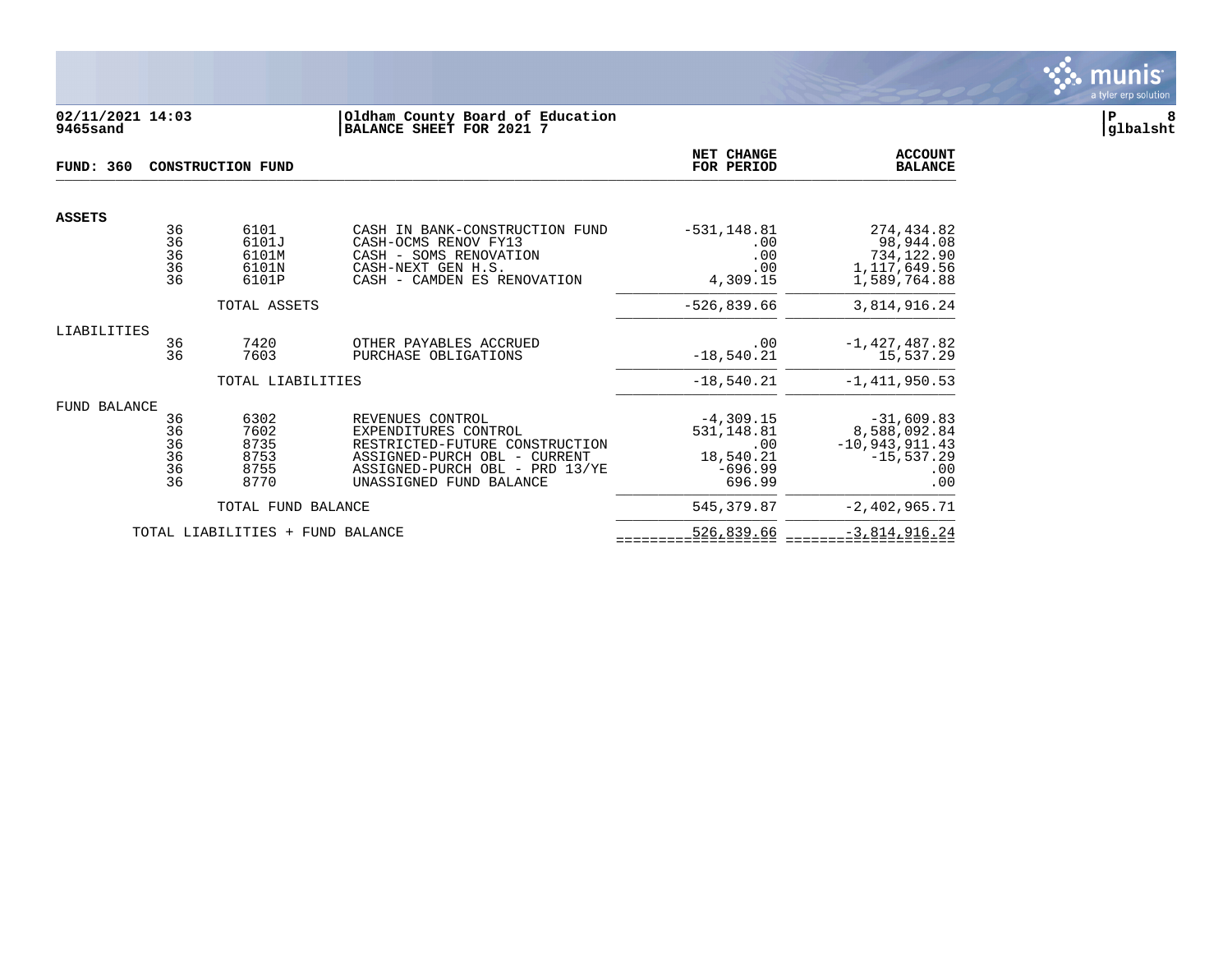

# **02/11/2021 14:03 |Oldham County Board of Education |P 9 9465sand |BALANCE SHEET FOR 2021 7 |glbalsht**

| FUND: 400                |                                  |                    |                      | NET CHANGE    | <b>ACCOUNT</b>  |
|--------------------------|----------------------------------|--------------------|----------------------|---------------|-----------------|
| <b>DEBT SERVICE FUND</b> |                                  |                    |                      | FOR PERIOD    | <b>BALANCE</b>  |
| <b>FUND BALANCE</b>      | 40                               | 6302               | REVENUES CONTROL     | $-204,003.73$ | $-7,014,056.67$ |
|                          | 40                               | 7602               | EXPENDITURES CONTROL | 204,003.73    | 7,014,056.67    |
|                          |                                  | TOTAL FUND BALANCE |                      | .00           | .00             |
|                          | TOTAL LIABILITIES + FUND BALANCE |                    |                      | .00           | .00             |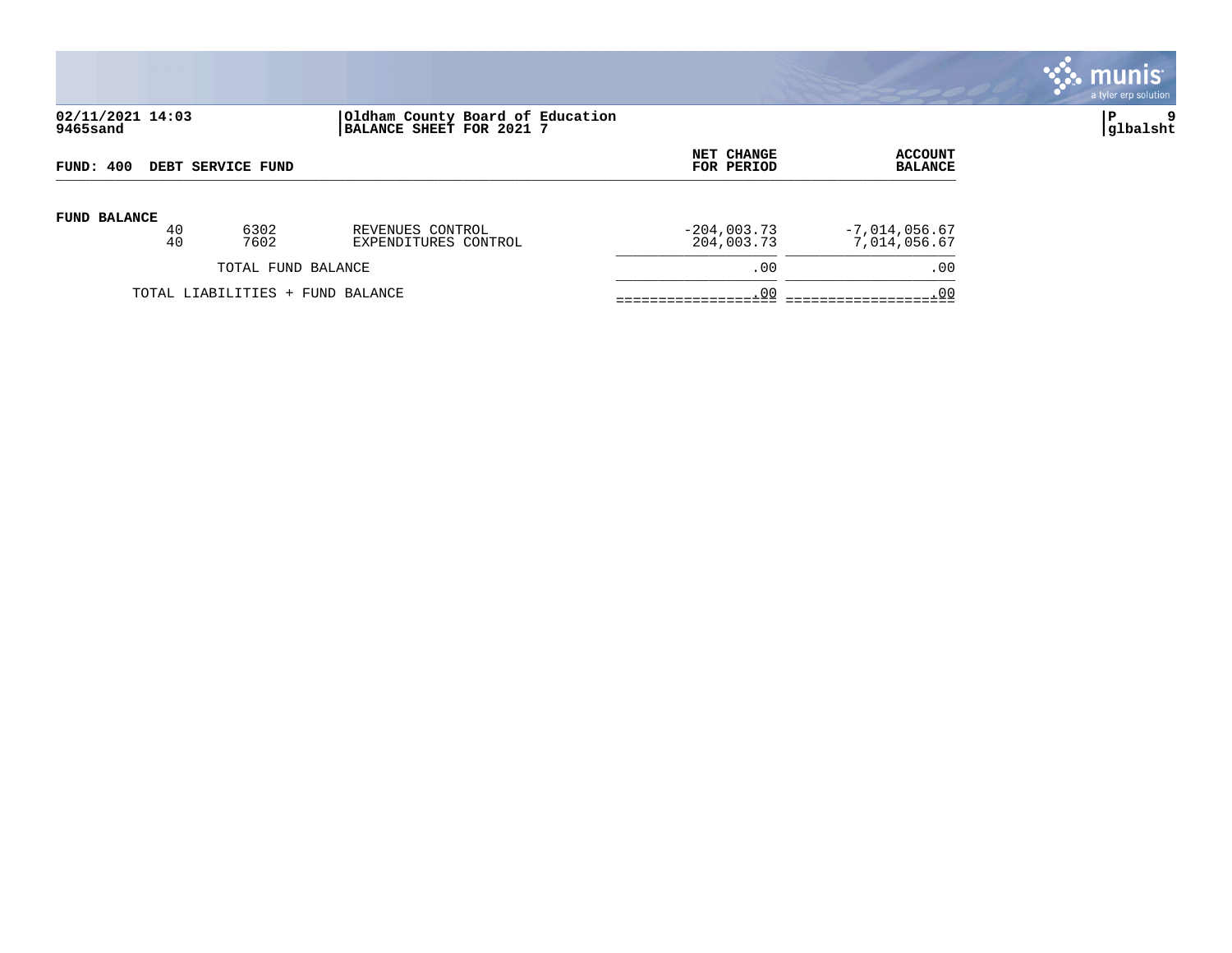

# **02/11/2021 14:03 |Oldham County Board of Education |P 10 9465sand |BALANCE SHEET FOR 2021 7 |glbalsht**

| FUND: 51<br>FOOD SERVICE FUND |                                        |                                                         |                                                                                                                                                                                                     | NET CHANGE<br>FOR PERIOD                                                         | <b>ACCOUNT</b><br><b>BALANCE</b>                                                                                   |
|-------------------------------|----------------------------------------|---------------------------------------------------------|-----------------------------------------------------------------------------------------------------------------------------------------------------------------------------------------------------|----------------------------------------------------------------------------------|--------------------------------------------------------------------------------------------------------------------|
| <b>ASSETS</b>                 |                                        |                                                         |                                                                                                                                                                                                     |                                                                                  |                                                                                                                    |
|                               | 51<br>51<br>51<br>51<br>51             | 6101<br>6130<br>6171<br>64000<br>6400P                  | CASH IN BANK-FOOD SERVICE<br>INTERFUND RECEIVABLES<br>INVENTORIES FOR CONSUMPTION<br>DEFRD OUTFLOWS OPEBen LIAB<br>DEFRD OUTFLOWS PENSION LIAB                                                      | $-84,901.97$<br>8,677.97<br>.00<br>.00<br>.00                                    | 1,216,981.76<br>$-229, 305.90$<br>191,302.25<br>296,309.00<br>718,921.00                                           |
|                               |                                        | TOTAL ASSETS                                            |                                                                                                                                                                                                     | $-76, 224.00$                                                                    | 2,194,208.11                                                                                                       |
| LIABILITIES                   |                                        |                                                         |                                                                                                                                                                                                     |                                                                                  |                                                                                                                    |
|                               | 51<br>51<br>51<br>51<br>51<br>51       | 7421<br>75410<br>7541P<br>7603<br>77000<br>7700P        | ACCOUNTS PAYABLE<br>UNFUNDED OPEBen LIABILITY<br>UNFUNDED PENSION LIABILITY<br>PURCHASE OBLIGATIONS<br>DEFERRED INFLOW OPEB LIAB<br>DEFERRED INFLOW PENSION LIAB                                    | $-36,048.65$<br>.00<br>.00<br>$-5, 196.55$<br>.00<br>.00                         | $-51, 286.01$<br>$-783, 438.00$<br>$-3, 276, 764.00$<br>25,806.30<br>$-292,967.00$<br>$-153,758.00$                |
|                               |                                        | TOTAL LIABILITIES                                       |                                                                                                                                                                                                     | $-41, 245.20$                                                                    | $-4,532,406.71$                                                                                                    |
| FUND BALANCE                  | 51<br>51<br>51<br>51<br>51<br>51<br>51 | 6302<br>7602<br>8712<br>87370<br>8737P<br>8739I<br>8753 | REVENUES CONTROL<br>EXPENDITURES CONTROL<br>UNRESTRICTED NET ASSETS<br>RESTRICTED OPEBen LIAB ENTPRIS<br>RESTRICTED OTHER PENSION<br>RSTRCTD NET POSITION INVENTORY<br>ASSIGNED-PURCH OBL - CURRENT | $-1,328,850.90$<br>277,782.99<br>1, 163, 340.56<br>.00<br>.00<br>.00<br>5,196.55 | $-2, 229, 413.76$<br>1,529,649.28<br>$-236,625.37$<br>780,096.00<br>2,711,601.00<br>$-191, 302.25$<br>$-25,806.30$ |
|                               |                                        | TOTAL FUND BALANCE                                      |                                                                                                                                                                                                     | 117,469.20                                                                       | 2,338,198.60                                                                                                       |
|                               |                                        | TOTAL LIABILITIES + FUND BALANCE                        |                                                                                                                                                                                                     | 76,224.00                                                                        | $-2,194,208.11$                                                                                                    |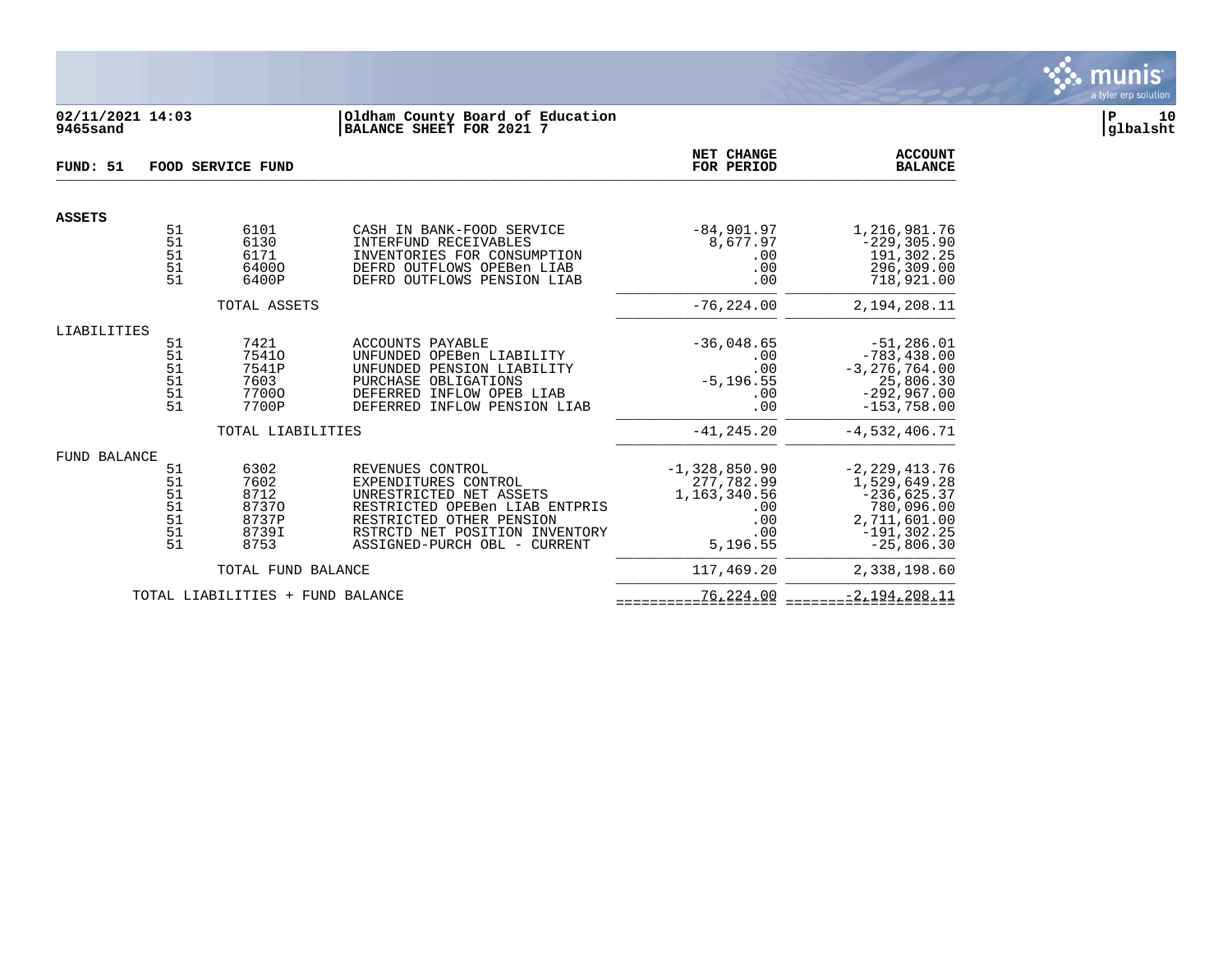

# **02/11/2021 14:03 |Oldham County Board of Education |P 11 9465sand |BALANCE SHEET FOR 2021 7 |glbalsht**

| FUND: 52            |                                  | DAYCARE PROGRAM                                |                                                                                                                                                                   | NET CHANGE<br>FOR PERIOD                                           | <b>ACCOUNT</b><br><b>BALANCE</b>                                                              |
|---------------------|----------------------------------|------------------------------------------------|-------------------------------------------------------------------------------------------------------------------------------------------------------------------|--------------------------------------------------------------------|-----------------------------------------------------------------------------------------------|
| <b>ASSETS</b>       |                                  |                                                |                                                                                                                                                                   |                                                                    |                                                                                               |
|                     | 52<br>52<br>52<br>52             | 6101<br>6130<br>64000<br>6400P                 | CASH IN BANK-DAYCARE<br>INTERFUND RECEIVABLES<br>DEFRD OUTFLOWS OPEBen LIAB<br>DEFRD OUTFLOWS PENSION LIAB                                                        | 118,181.30<br>$-102,827.49$<br>.00<br>.00                          | 1,746,251.49<br>$-102,827.49$<br>318,235.00<br>772,117.00                                     |
|                     |                                  | TOTAL ASSETS                                   |                                                                                                                                                                   | 15, 353.81                                                         | 2,733,776.00                                                                                  |
| LIABILITIES         |                                  |                                                |                                                                                                                                                                   |                                                                    |                                                                                               |
|                     | 52<br>52<br>52<br>52<br>52       | 75410<br>7541P<br>7603<br>77000<br>7700P       | UNFUNDED OPEBen LIABILITY<br>UNFUNDED PENSION LIABILITY<br>PURCHASE OBLIGATIONS<br>DEFERRED INFLOW OPEB LIAB<br>DEFERRED INFLOW PENSION LIAB                      | .00<br>.00<br>301,564.08<br>.00<br>.00                             | $-841, 409.00$<br>$-3,519,227.00$<br>345,658.64<br>$-314,645.00$<br>$-165, 136.00$            |
|                     |                                  | TOTAL LIABILITIES                              |                                                                                                                                                                   | 301,564.08                                                         | $-4, 494, 758.36$                                                                             |
| <b>FUND BALANCE</b> | 52<br>52<br>52<br>52<br>52<br>52 | 6302<br>7602<br>8712<br>87370<br>8737P<br>8753 | REVENUES CONTROL<br>EXPENDITURES CONTROL<br>UNRESTRICTED NET ASSETS<br>RESTRICTED OPEBen LIAB ENTPRIS<br>RESTRICTED OTHER PENSION<br>ASSIGNED-PURCH OBL - CURRENT | $-115, 316.30$<br>99,962.49<br>.00<br>.00<br>.00<br>$-301, 564.08$ | $-1,530,565.21$<br>358,080.21<br>$-470,939.00$<br>837,819.00<br>2,912,246.00<br>$-345,658.64$ |
|                     |                                  | TOTAL FUND BALANCE                             |                                                                                                                                                                   | $-316, 917.89$                                                     | 1,760,982.36                                                                                  |
|                     |                                  | TOTAL LIABILITIES + FUND BALANCE               |                                                                                                                                                                   | $-15, 353.81$                                                      | $-2,733,776.00$                                                                               |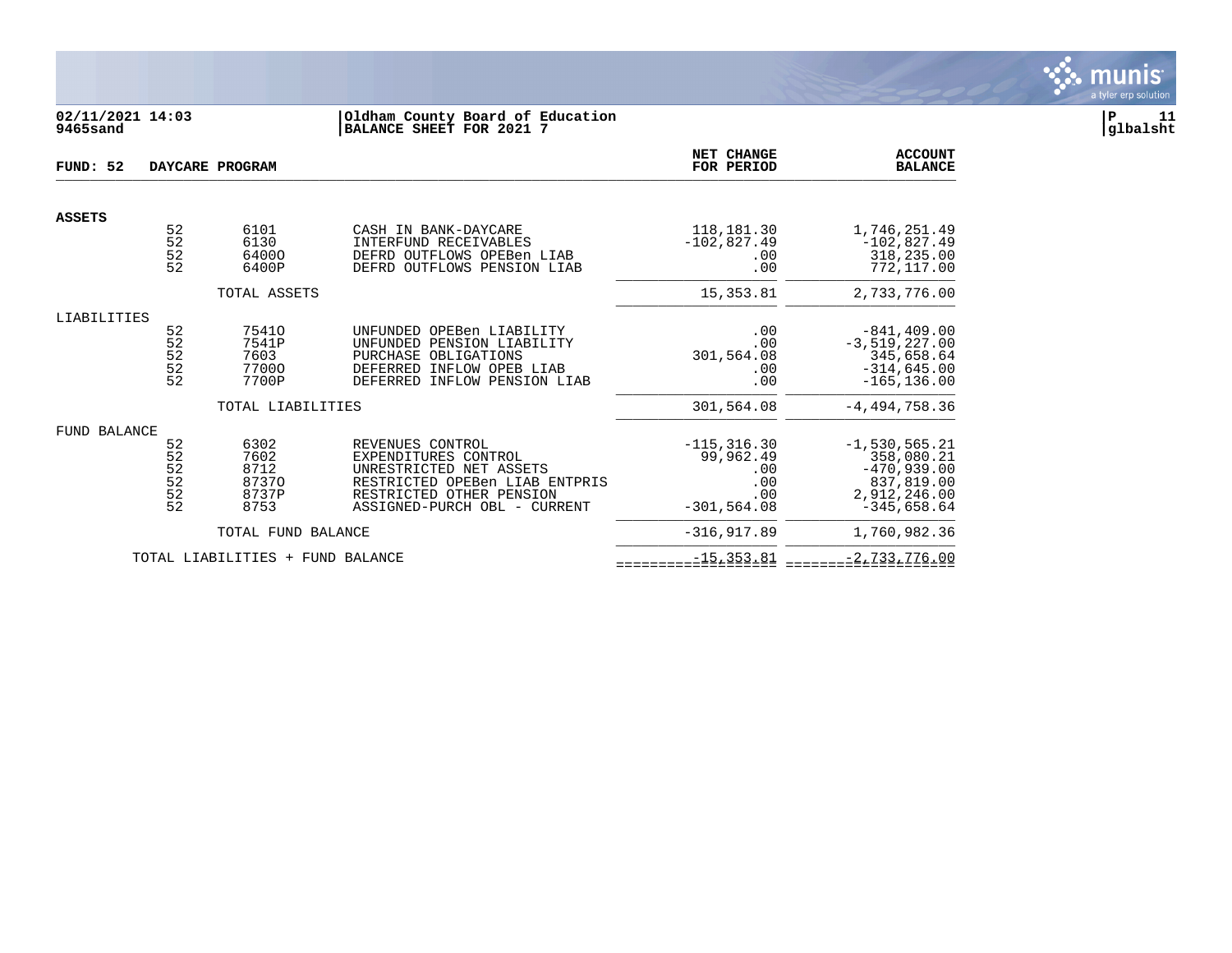

### **02/11/2021 14:03 |Oldham County Board of Education |P 12 9465sand |BALANCE SHEET FOR 2021 7 |glbalsht**

| FUND: 7000 FIDUCIARY - PENS/INVST/PRIVATE |                                  |                      | NET CHANGE<br>FOR PERIOD                                       | <b>ACCOUNT</b><br><b>BALANCE</b>   |                                 |
|-------------------------------------------|----------------------------------|----------------------|----------------------------------------------------------------|------------------------------------|---------------------------------|
| <b>ASSETS</b>                             | 70<br>70                         | 6101<br>6111         | CASH-OPERATING ACCOUNT CUNDIFF<br>INVESTMENTS DULA             | .00<br>$-121.49$                   | 4,931.05<br>.00                 |
|                                           |                                  | TOTAL ASSETS         |                                                                | $-121.49$                          | 4,931.05                        |
| FUND BALANCE                              | 70<br>70<br>70                   | 6302<br>7602<br>8737 | REVENUES CONTROL<br>EXPENDITURES CONTROL<br>RESTRICTED - OTHER | $-6, 554.23$<br>121.99<br>6,553.73 | $-6, 553.04$<br>1,621.99<br>.00 |
| TOTAL FUND BALANCE                        |                                  |                      | 121.49                                                         | $-4,931.05$                        |                                 |
|                                           | TOTAL LIABILITIES + FUND BALANCE |                      |                                                                | 121.49                             | $-4,931.05$                     |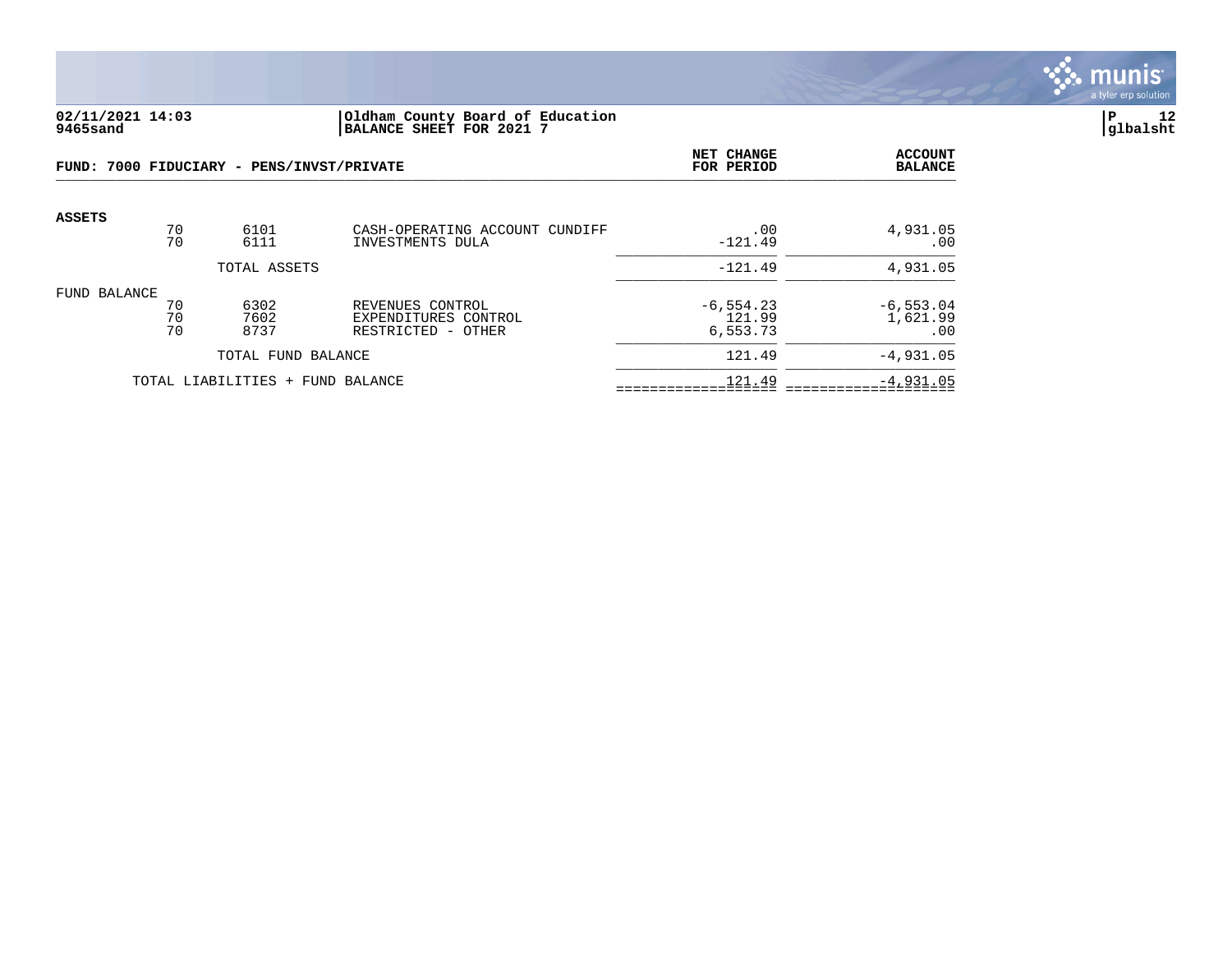

#### **02/11/2021 14:03 |Oldham County Board of Education |P 13 9465sand |BALANCE SHEET FOR 2021 7 |glbalsht**

| FUND: 8                          |          | GOVERNMENTAL CAPITAL ASSETS | NET CHANGE<br>FOR PERIOD                                      | <b>ACCOUNT</b><br><b>BALANCE</b> |                                   |
|----------------------------------|----------|-----------------------------|---------------------------------------------------------------|----------------------------------|-----------------------------------|
| <b>ASSETS</b>                    |          |                             |                                                               |                                  |                                   |
|                                  | 80       | 6201                        | LAND                                                          | .00                              | 12,579,402.00                     |
|                                  | 80<br>80 | 6211<br>6212                | LAND IMPROVEMENTS                                             | .00                              | 4, 269, 126. 33                   |
|                                  | 80       | 6221                        | ACCUM DEPREC-LAND IMPROVMNTS<br>BUILDINGS & BLDG IMPROVEMENTS | .00<br>.00                       | $-2,081,510.81$<br>283,071,853.28 |
|                                  | 80       | 6222                        | ACCUM DEPREC-BUILDINGS                                        | .00                              | $-94,731,893.81$                  |
|                                  | 80       | 6231                        | TECHNOLOGY EOUIPMENT                                          | .00                              | 8,108,275.17                      |
|                                  | 80       | 6232                        | ACCUM DEPREC-TECH EOUIPMENT                                   | .00                              | $-5,680,595.22$                   |
|                                  | 80       | 6241                        | VEHICLES                                                      | .00                              | 16,828,713.53                     |
|                                  | 80       | 6242                        | ACCUM DEPREC-VEHICLES                                         | .00                              | $-12,976,595.17$                  |
|                                  | 80       | 6251                        | MACHINERY AND EQUIPMENT                                       | .00                              | 3,986,606.83                      |
|                                  | 80       | 6252                        | ACCUM DEPR-MACHINERY & EQUIP                                  | .00                              | $-2,371,617.74$                   |
|                                  | 80       | 6261                        | CONSTRUCTION WORK IN PROGRESS                                 | .00                              | 19,653,142.46                     |
|                                  | 80       | 6271                        | INFRASTRUCTURE                                                | .00                              | 2,694,930.74                      |
|                                  | 80       | 6272                        | ACCUM DEPREC-INFRASTRUCTURE                                   | .00                              | $-1,536,063.44$                   |
|                                  |          | TOTAL ASSETS                | .00                                                           | 231,813,774.15                   |                                   |
| FUND BALANCE                     |          |                             |                                                               |                                  |                                   |
|                                  | 80       | 8710                        | INVESTMENT IN GOVERNMTL ASSETS                                | .00                              | $-231, 813, 774.15$               |
|                                  |          | TOTAL FUND BALANCE          | .00                                                           | $-231, 813, 774.15$              |                                   |
| TOTAL LIABILITIES + FUND BALANCE |          |                             |                                                               | .00                              | $-231, 813, 774.15$               |